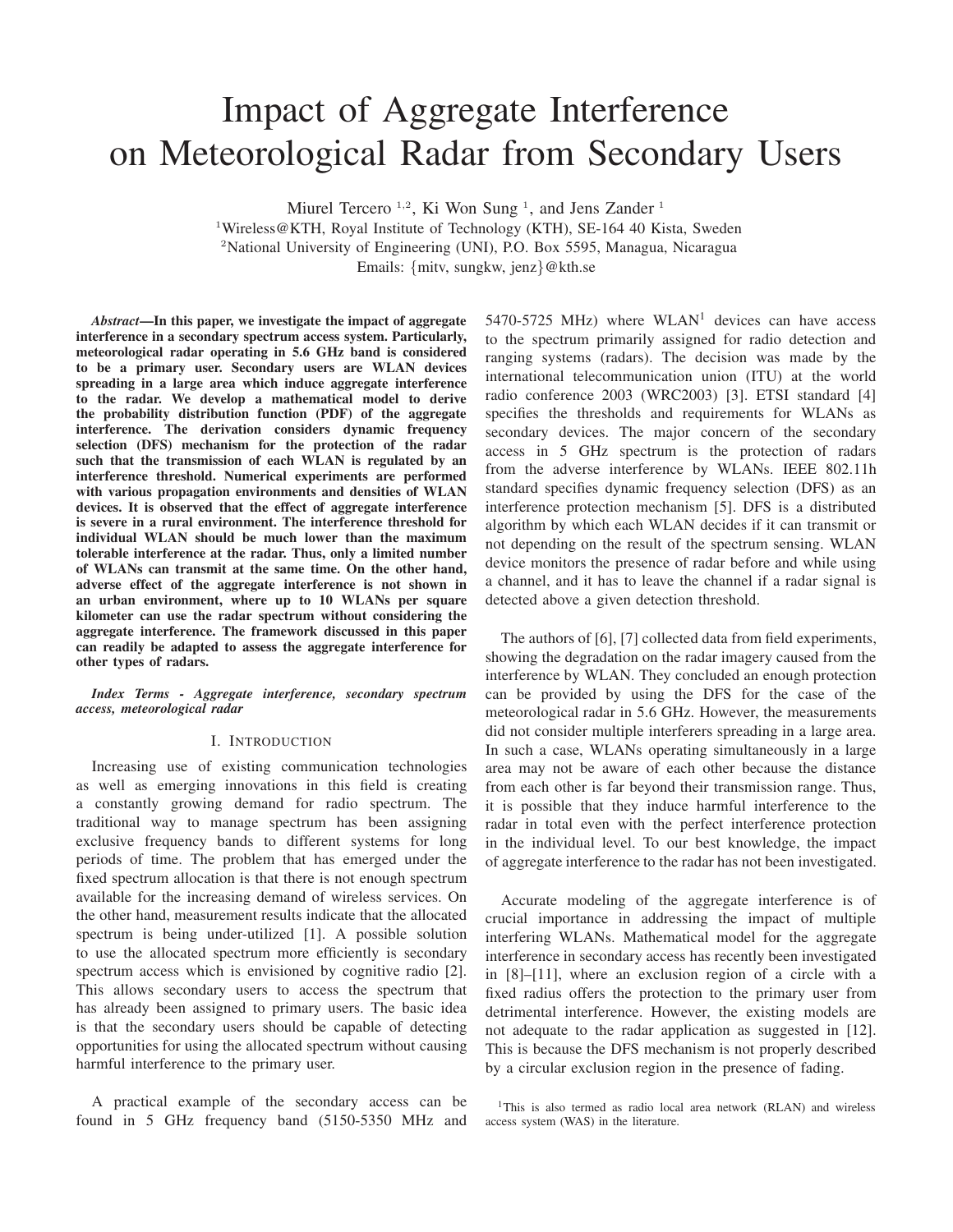In this paper we investigate the impact of interference coming from multiple WLANs on the meteorological radar operating in 5.6 GHz band. The main objective of this work is to address the following questions:

- *What is the impact of propagation environment and the density of WLANs on the aggregate interference?*
- *How much margin is needed for the interference protection threshold of individual WLAN in order to allow for the multiple secondary interferers?*

We develop a mathematical model based on our previous work [12]. Probability distribution function (PDF) of the aggregate interference is derived considering the horizonal antenna beam width of radar and the DFS mechanism. The derived PDF is compared with Monte Carlo simulation. Then, the aggregate interference is examined under the various propagation enviroments and WLAN deployment densities.

The rest of the paper is organized as follows. In Section II we introduce the basic characteristics of radars and the DFS mechanism. Section III details the system model, the assumptions, and presents the analytic model for the aggregate interference. Section IV shows the numerical results obtained from mathematical analysis and simulation. Finally, we close with the conclusion in section V.

## II. SECONDARY ACCESS IN RADAR SPECTRUM

#### *A. Radar as a primary system*

The main function of radars is to determine range information by measuring the time difference between a transmitted signal and the returned echo. The radar signal is generated by a high power transmitter with pulse width in the order of a few microseconds and received by a highly sensitive receiver, which in general is the same antenna. This characteristic is an advantage to secondary access systems because this enables each secondary device to estimate the interference that it will induce to the radar by measuring the signal strength received from the radar. Thus, it is available to protect the radar based on the spectrum sensing at the individual WLAN device provided that a proper protection threshold is applied to the WLAN devices.

The performance of radar is affected by interference to noise ratio (INR). It has been reported that INR of -6 dB to -9 dB is required to prevent the performance degradation of radar depending on the type of the radar [13]. It should be noted that the various types of radars have diverse range of operational characteristics and protection requirements. Extensive review of different radar types and protection requirements can be found in [13].

We consider a ground-based meteorological radar which operates between 5600 and 5650 MHz band. It is equipped with an antenna that scans through 360° and has an azimuthal beam width of about 2◦. The INR requirement of -9 dB is

considered in this study. This corresponds to the maximum tolerable interference power of -109 dBm according to the parameters shown in table I. Detailed specifications of the ground meteorological radars are introduced in [14].

# *B. DFS standard*

DFS is an interference avoidance mechanism described in the standards and ITU recommendation [4], [5], [15]. WLAN devices accessing the 5GHz radar spectrum are mandated to implement the DFS algorithm to provide the protection to radars. The DFS is based on the detection of radar signals. WLAN avoids the use of a channel identified as being occupied by the radar. The detection threshold requirements to identify the transmission of a radar depend on the radiation power of WLAN. When a WLAN radiated power is 200 mW or less, the detection threshold of radar signals is -62 dBm. For higher radiated power the detection threshold value is -64 dBm.

Fig. 1 shows the procedure of the DFS mechanism. When a WLAN network desires to use a channel, it has to check if the channel is free of primary transmitter with a channel availability check (CAC) command. If a radar signal above the detection threshold is detected, the WLAN devices assume that a primary user is active. Then, it has to vacate the channel and find a new channel to continue transmission. During the channel moving time (CMT) a broadcasting of commands to cease transmission has to be repeated so that by the time that CMT is over all WLAN devices in the network have left the channel.

The maximum tolerable interference power of -109 dBm at



Fig. 1. DFS algorithm implementation.

the radar is equivalent to the detection threshold of -41 dBm at the WLAN device according to the parameters shown in Table 1. This means the detection threshold specified by DFS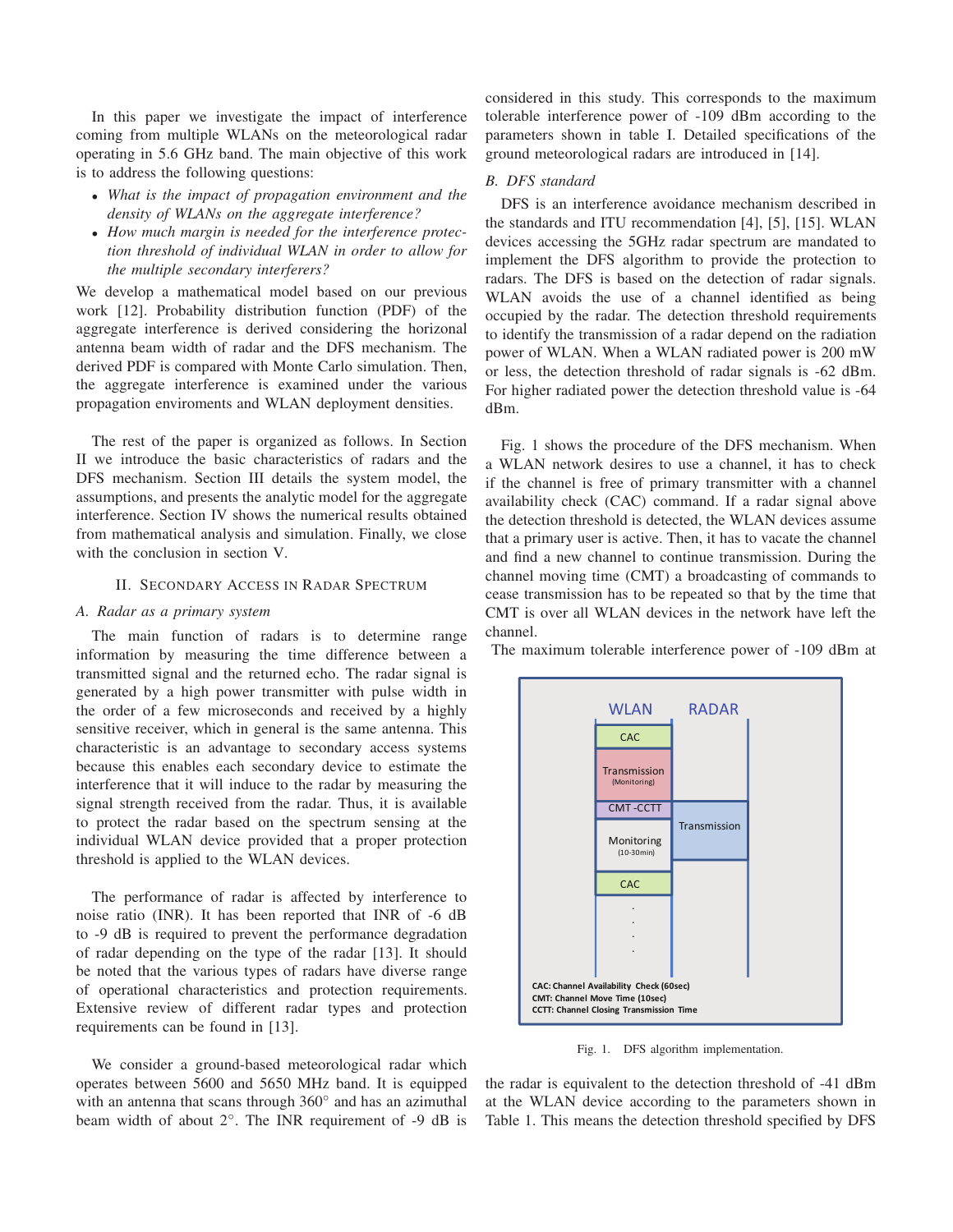standard (-62 dBm) will provide an enough margin for the protection of the radar for the case of single WLAN interferer. The impact of different detection thresholds with multiple WLAN interferers is discussed in the next section.

# III. PROBABILITY DISTRIBUTION OF AGGREGATE INTERFERENCE

#### *A. System Model*

We consider  $N$  active WLAN devices uniformly distributed within a circle of radius  $R$ . The radar is located at the origin of the circle. Fig.2 gives an illustration of this scenario. We assume that the mobility of WLAN devices are limited, i.e. nomadic or stationary. Then, it is reasonable to assume the detection of the radar and the estimation of propagation loss are accurate at each WLAN device.



Fig. 2. Representation of the scenario.

We define  $A_{thr}$  as the maximum aggregate interference power that the radar can tolerate. This is fixed as -109 dBm in this study. We also define  $I_{thr}$  as the interference threshold applied to each individual WLAN. Let  $I_a$  be the aggregate interference that the radar receives from all the WLANs. Note that  $I_a$  depends on the individual interference threshold  $I_{thr}$  and the number of active WLAN devices N. Aggregate interference greater than the defined threshold  $A_{thr}$  causes a degradation on the radar and should be avoided. Therefore, a maximum permissible probability of interference  $\beta$  is defined as a regulatory constraint, which is expressed as:

$$
\Pr[I_a > A_{thr}] \le \beta. \tag{1}
$$

The value of  $\beta$  is a crucial decision that should be taken by the regulator on behalf of the radar operators. In this study, we consider  $\beta$ =0.05.

The mathematical model in this section is based on our previous work [12]. Let us consider an arbitrary WLAN  $j$ whose distance from the radar is denoted by a random variable (RV)  $r_i$  with the following PDF:

$$
f_{r_j}(y) = \frac{2y}{R^2}, \ 0 < y \le R. \tag{2}
$$

Let  $L(r_j)$  denote the distance based propagation loss including WLAN's antenna gain and radar's maximum antenna gain,  $G_w$  and  $G_r$  respectively. Then,  $L(r_i)$  is given by

$$
L(r_j) = G_r G_w C r_j^{-\alpha},\tag{3}
$$

where C and  $\alpha$  are the path loss constant and exponent, respectively. The shadow fading on the path between WLAN j and the radar is denoted by  $X_j$ . Let  $\sigma_{X_j}^{dB}$  be the standard deviation of the shadow fading in dB scale. Then,  $X_j$  follows a log-normal distribution with the parameter  $\sigma_{X_j} = \sigma_{X_j}^{dB} \ln(10)/10.$ 

We consider that all WLAN devices transmit with a fixed power  $P_w^t$ . The radar is affected by a fraction of  $P_w^t$  because the bandwidth of radar  $B_r$  is narrower than that of WLAN  $B_w$ . Thus, the effective transmission power of WLAN affecting the radar is shown as:

$$
P_{eff}^t = P_w^t \frac{B_r}{B_w}.\tag{4}
$$

Let  $\xi_i$  be the interference that the radar will receive from WLAN  $j$  if it transmits. Since the transmission of  $j$  is regulated by the DFS mechanism, the actual interference from WLAN  $j$ , namely  $I_j$ , is given by:

$$
I_j = \begin{cases} \xi_j, & \text{if } \xi_j \le I_{thr}, \\ 0, & \text{otherwise.} \end{cases}
$$
 (5)

# *B. Interference from the arbitrary WLAN* j

We begin with probability distribution of  $\xi_i$  in order to obtain the PDF of  $I_a$ . From the above notations,  $\xi_j$  is given by:

$$
\xi_j = P_{eff}^t L(r_j) X_j. \tag{6}
$$

Note that  $\xi_j$  is a function of the RVs  $r_j$  and  $X_j$ . It is shown in [12] that the PDF of  $\xi_j$  can be expressed by using the Gaussian error function:

$$
f_{\xi_j}(z) = \Omega z^{\frac{-2}{\alpha}-1} \left[ 1 + \text{erf}\left( \frac{\ln\left(\frac{z}{P_{eff}^t L(r_j)}\right) - 2\sigma_{X_j}^2/\alpha}{\sqrt{2\sigma_{X_j}^2}}\right) \right],
$$
(7)

where the constant  $\Omega$  is given by:

$$
\Omega = \frac{1}{R^2 \alpha} \left( \frac{1}{P_{eff}^t G_r G_w C} \right)^{\frac{-2}{\alpha}} \exp \left( 2\sigma_{X_j}^2 / \alpha^2 \right). \tag{8}
$$

WLAN j stops transmission if  $\xi_i$  exceeds  $I_{thr}$  due to the DFS mechanism. This means a portion of secondary users have *zero* transmission power. That portion of users is given as  $1 - F_{\xi_i}(I_{thr})$ , where  $F_{\xi_i}$ .) denote de cumulative distribution function (CDF) of  $\xi_j$ . Thus, the PDF of  $I_j$  is as follows:

$$
f_{I_j}(z) = \begin{cases} 1 - F_{\xi_j}(I_{thr}), & \text{if } z = 0\\ f_{\xi_j}(z), & 0 < z \le I_{thr}\\ 0, & \text{otherwise.} \end{cases}
$$
(9)

The derivation of  $I_j$  is based on the assumption that the WLAN  $j$  faces the main beam of the radar. In practice, the antenna pattern of the radar should be considered in the calculation of  $I_j$  because the radar antenna is rotating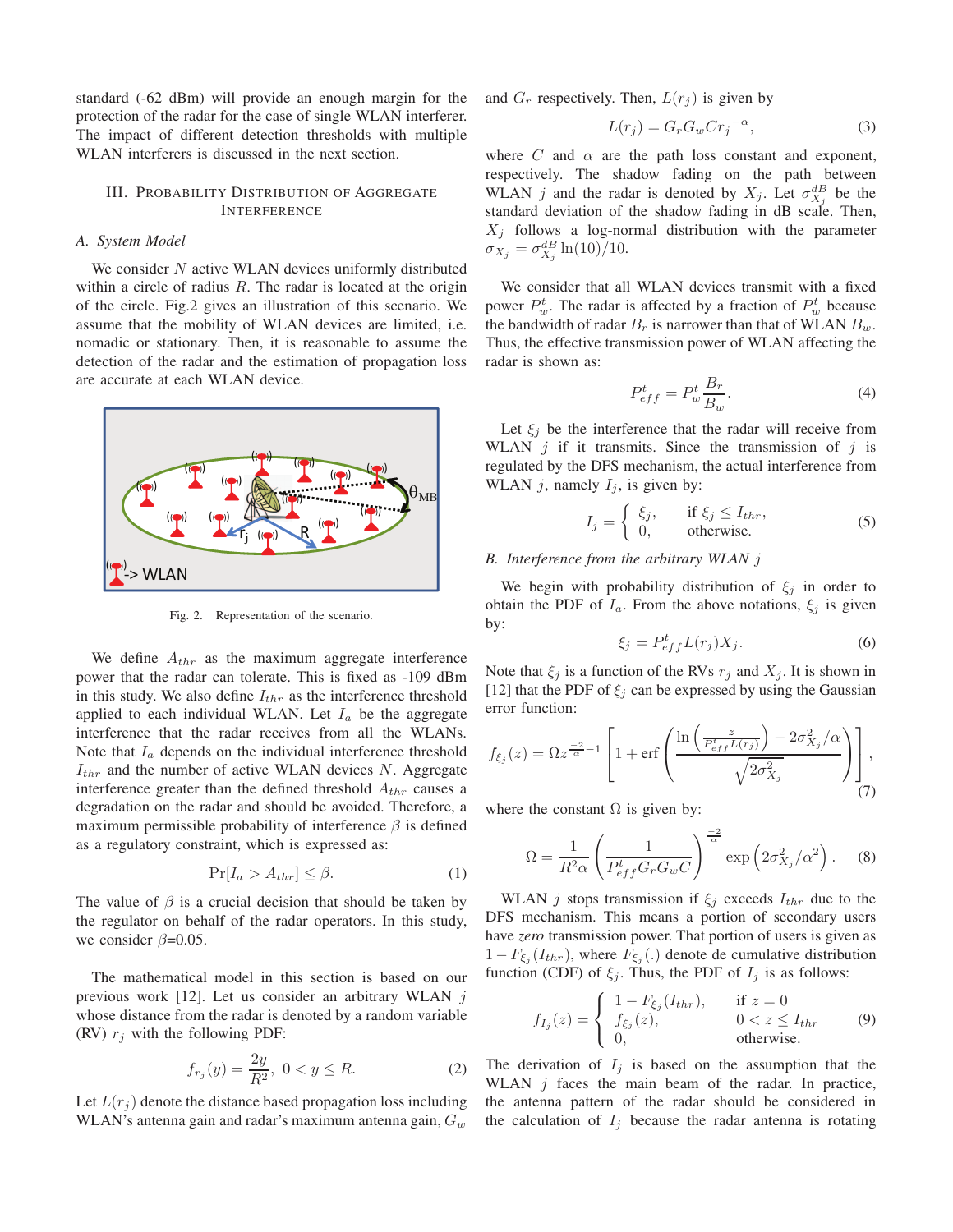with a narrow beam width. Note that, however, the DFS decision is taken by considering the instance of the maximum interference. Once the WLAN  $j$  estimates that  $\xi_j$  will exceed  $I_{thr}$  while facing the main beam of the radar, it cannot transmit even if  $\xi_j < I_{thr}$  during the rotation of the radar.

Notice that in this work we do not consider the co-channel interference that secondary users may cause to each other. In practice, the transmission of the secondary users can be restricted by the medium access control (MAC) protocol. Thus, if the assessed number of WLANs that can transmit without interfering the radar is greater than the number that the MAC protocol allows, we can conclude that the radar will not experience harmful experience from the secondary users.

#### *C. Aggregate Interference*

Now we express the aggregate interference  $I_a$  from N WLAN devices to the radar as follows:

$$
I_a = \sum_{j=1}^{N} I_j \psi(\theta_j), \qquad (10)
$$

where  $\psi(\cdot)$  is the antenna gain function of the radar and  $\theta_i$ denotes the angle between WLAN  $j$  and the main beam of the radar antenna. We employ a simple antenna pattern model of the radar. The maximum antenna gain of the radar  $G_r$  is applied to WLANs that are located within the main beam width denoted by  $\theta_{MB}$ . The gain of zero dBi is applied to WLANs that are not inside  $\theta_{MB}$ . In spite of its simplicity, our antenna pattern model gives similar results to the one suggested by ITU recommendation M.1652 [15]. We formally define the used antenna pattern as:

$$
\psi(\theta_j) = \begin{cases} 1, & \text{if } \theta_j < \theta_{MB} \\ \frac{1}{G_r}, & \text{otherwise.} \end{cases}
$$
 (11)

The value of  $\theta_{MB}$  is approximated using the expression  $\theta_{MB} = 50[0.25G_r + 7]^{0.5}/10^{[G_r/20]}$ . The antenna elevation beam width is not used for simplicity, which will influence to get conservative results.

A cumulant-based approach is employed to approximate the PDF of  $I_a$ . Note that a cumulant of the sum of independent RVs is equal to the sum of the individual cumulants. Also, the first and second cumulants of a RV correspond to the mean and variance. Let  $k_{I_j}(i)$  and  $k_{I_a}(i)$  denote the  $i^{th}$  cumulant of  $I_j$ <br>and I respectively. Then from (10) the following relationship and  $I_a$ , respectively. Then, from (10) the following relationship is established for the first two cumulants:

$$
k_{I_a}(1) = \psi(\theta_j) k_{I_j}(1),
$$
\n(12)

$$
k_{I_a}(2) = \psi(\theta_j)^2 k_{I_j}(2). \tag{13}
$$

We employ a log-normal approximation so that the PDF of  $I_a$  can be described by the mean and the variance of  $I_j$ which can be easily calculated from (7). The PDF of  $I_a$  is

TABLE I SIMULATION PARAMETER VALUE

| <b>PARAMETERS</b>                                                |                                               | VALUES |
|------------------------------------------------------------------|-----------------------------------------------|--------|
| <b>RADAR</b>                                                     | Radius $[R \text{ in } \overline{\text{km}}]$ | 150    |
|                                                                  | Frequency band [MHz]                          | 5600   |
|                                                                  | Antenna height [meter]                        | 30     |
|                                                                  | Noise figure [dB]                             | 8      |
|                                                                  | Transmission power [kW]                       | 250    |
|                                                                  | Antenna gain $[G_r$ in dBi]                   | 40     |
|                                                                  | Bandwidth $[B_r]$ in MHz                      | 4      |
| <b>WLAN</b>                                                      | Antenna height [meter]                        | 1.5    |
|                                                                  | Transmission power $[P_w^t]$ in W]            | 0.2    |
|                                                                  | Antenna gain $[G_w]$ in dBi]                  |        |
|                                                                  | Bandwidth $[B_w]$ in MHz]                     | 20     |
| Standard deviation of shadow fading $[\sigma_{X_i}^{dB}]$ in dB] |                                               | 8      |
| Interference to noise ratio threshold [INR in dB]                |                                               | -9     |
| Aggregate interference threshold $[A_{thr}$ in dBm]              |                                               | -109   |

approximated by the following log-normal distribution:

$$
f_{I_a}(z) = \frac{1}{z\sqrt{2\pi\sigma_{I_a}^2}} \exp\left(\frac{\ln(z) - \mu_{I_a}}{2\sigma_{I_a}^2}\right).
$$
 (14)

The parameters  $\mu_{I_a}$  and  $\sigma_{I_a}^2$  of the PDF can be obtained from the first and second cumulant computation as:

$$
k_{I_a}(1) = E[I_a] = \exp[\mu_{I_a} + \sigma_{I_a}^2/2],\tag{15}
$$

$$
k_{I_a}(2) = Var[I_a] = (\exp[\sigma_{I_a}^2] - 1) \exp[2\mu_{I_a} + \sigma_{I_a}^2].
$$
 (16)

# IV. NUMERICAL RESULTS

In this section we present the results of the numerical experiments. The system is modeled with the parameters values indicated in Table I. The basic propagation loss model used in this study is the WINNER D1 model for rural macrocell which is proposed for 5GHz band by WINNER project in [16]. Using the parameters in Table I, the WINNER D1 model reduces to the following formula in dB scale:

$$
L(d) = 57.7483 + 24.45 \log_{10}(d[\text{meter}]). \tag{17}
$$

Various path loss exponents are applied to (17) to represent different propagation environments.

The CDF of  $\xi_j$  and  $I_j$  are presented in Fig.3. The figure shows how the distribution of  $\xi_j$  is truncated for different interference threshold requirements  $I_{thr}$ . Higher  $I_{thr}$  prevents more users from transmitting, e.g. when  $I_{thr} = -120$  dBm about 36% of the users are not allowed to transmit.

As explained in section III, the aggregated interference  $I_a$ on the radar is approximated using a log-normal distribution. Fig.4 shows the CDF of  $I_a$  compared with the Monte Carlo simulation when WLANs density is 1 per  $km<sup>2</sup>$ . The lognormal approximation for  $I_a$  presents a good match with the simulation, especially in the tail region of the CDF. Note that the accuracy in the tail region is important when interference is modeled, given that the probability of creating harmful interference to the primary user is one of the main concerns in the secondary access. The simplicity of the lognormal approximation has the advantage of faster computation compared with simulations.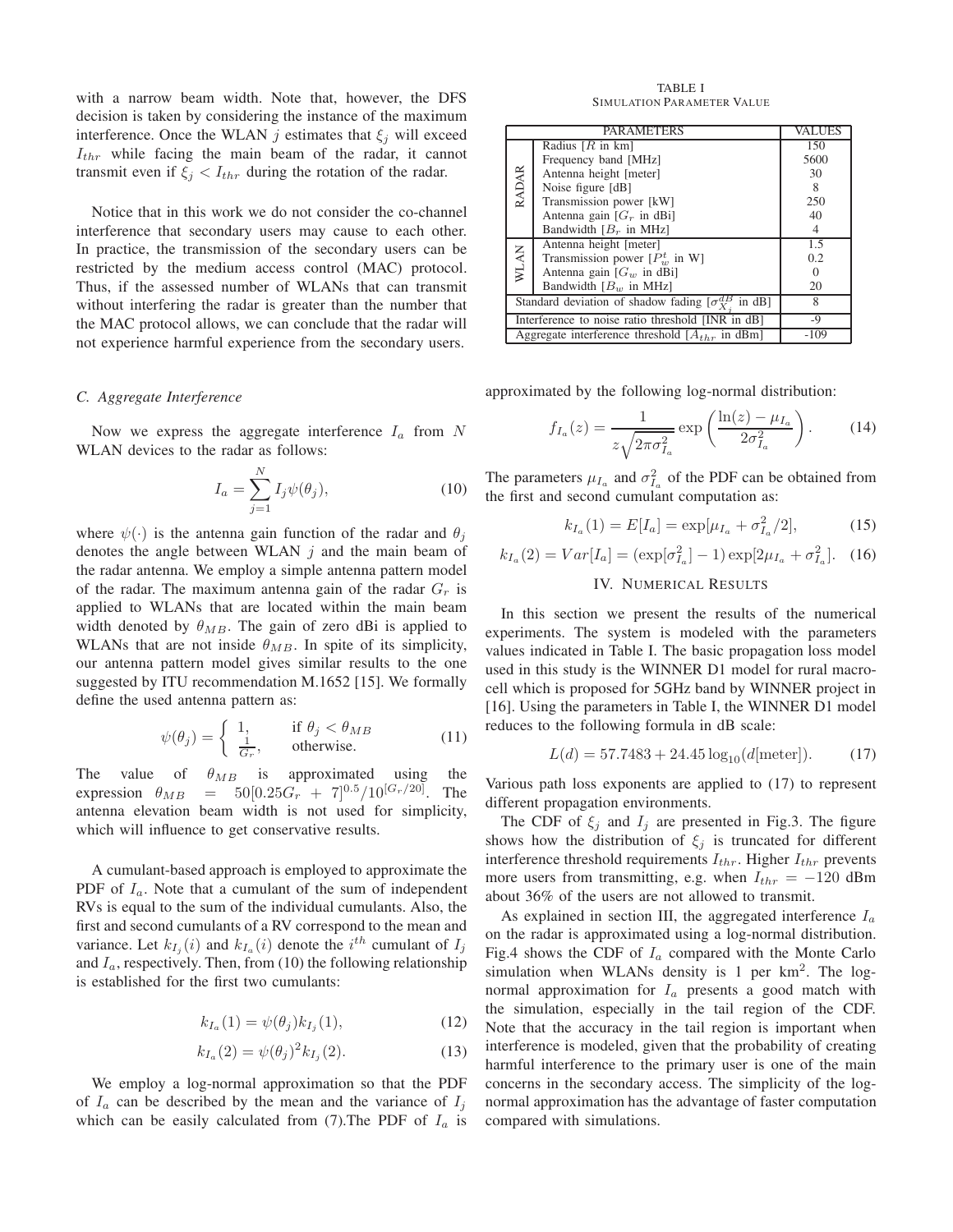The characterization of the propagation environment plays an important role on the received  $I_a$  at the radar depending on whether it is rural ( $\alpha \approx 2.5$ ) or urban ( $\alpha \approx 3.5$ ) environment. From Fig.5, it is observed that if the radar is located in a rural area, WLANs density has to be much lower than 1 per  $km<sup>2</sup>$  or a margin for the individual interference threshold  $I_{thr}$  has to put in place in order to keep  $I_a$  below the threshold  $A_{thr}$ . The margin is over 15 dB when the density is 1 per km2, and even goes up to 30 dB if the density is high. On the contrary, in the case where the propagation environment resembles an urban area, more WLANs are able to get a chance to transmits without crossing the aggregate interference threshold until the density reaches 10 per  $km<sup>2</sup>$ .

Fig.6 shows the effect of density on the aggregate interference when  $\alpha = 2.5$ . Two cases are observed: Fig.6(a) shows the case when each WLAN only fulfils the condition that  $\xi_i \leq A_{thr}$  without being aware of the total aggregate interference, i.e.  $I_{thr} = A_{thr}$ . Under this condition  $I_a$  to the radar becomes harmful even for lower WLANs density values. The second case is presented in Fig.6(b), where each WLAN adjusts its  $I_{thr}$  value to satisfy the condition  $I_a \leq A_{thr}$  for a given WLAN density. This means that the aggregate interference requirement can be met by putting more stringent requirement to WLAN devices depending on the propagation environment and the user density.

A WLAN device cannot use the radar spectrum if it will generate interference higher than  $I_{thr}$ . Thus, the adjustment of  $I_{thr}$  affects the portion of WLAN devices that can transmit. Fig.7 shows the probability of transmission as a function of the distance from the radar. In a rural environment, less than 40% of WLANs have access to the radar band when the distance from the radar is 50km even with the density of 0.1 per  $km^2$ . For the case of the urban environment, the separation of 5km from the radar is enough to prevent harmful interference even for 10 WLAN per km<sup>2</sup>.

It should be noted that the numerical result hugely depends on not only the propagation environment but also on the type of radar. The provided results are based on the parameters in Table 1, which describes a single type of radar. However, the framework discussed in this paper can readily be adapted to assess the aggregate interference for various types of radars.

## V. CONCLUSION

We assessed the impact of aggregate interference on ground-based meteorological radar operating in 5.6 GHz. Secondary users are WLAN devices employing DFS mechanism for the protection of the radar. We derived the PDF of aggregate interference considering the narrow beam width of radar and the operation of the DFS. The analytic PDF shows a good agreement with Monte Carlo simulation, which suggests that our model has an advantage of avoiding complicated and time-consuming simulation.





Fig. 4. PDF and CDF of aggregate interference when density is 1 per  $km^2$ and  $I_{thr} = -109$  dBm



Fig. 5. Effect of path loss exponent on the aggregate interference.